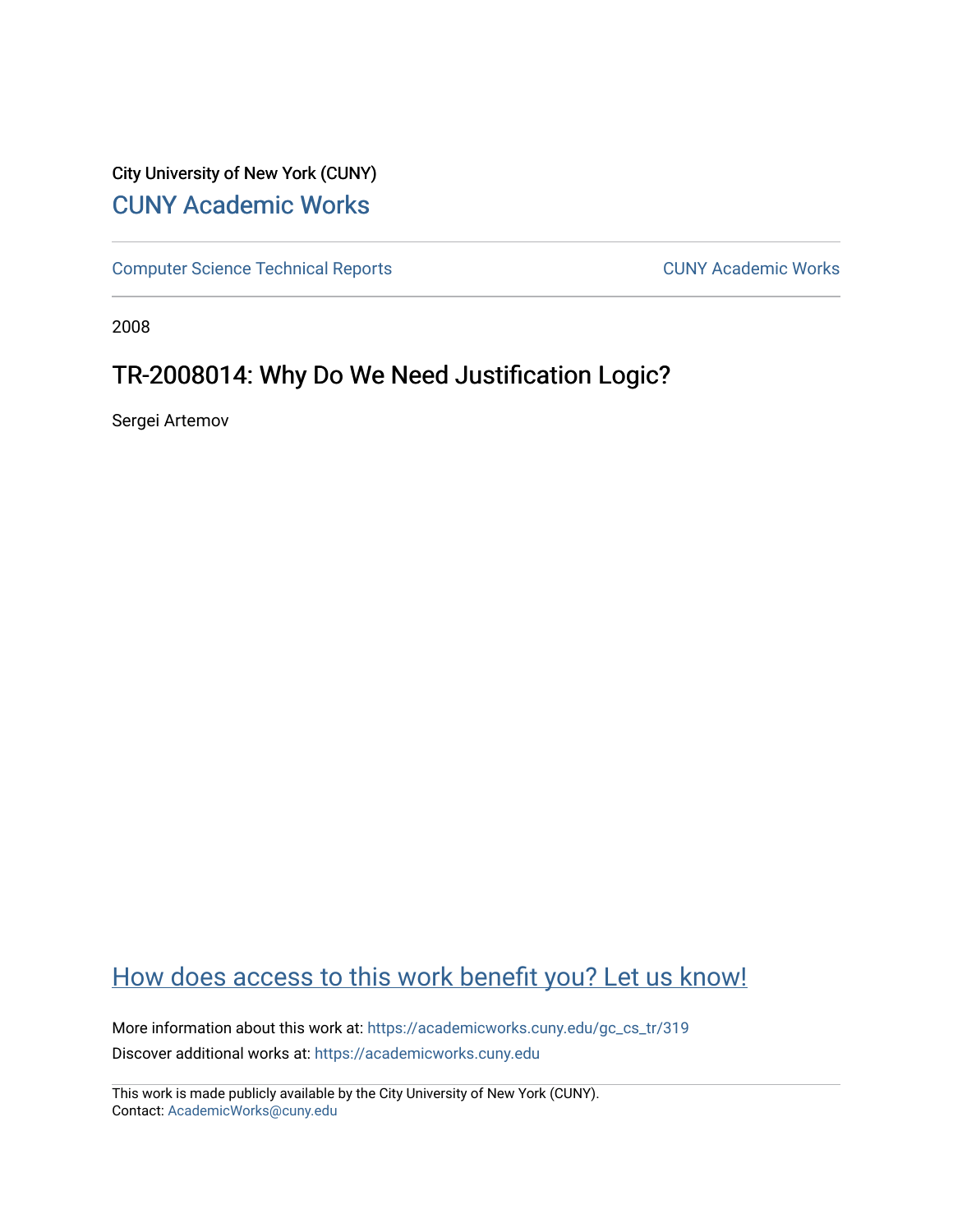## Why Do We Need Justification Logic?

Sergei Artemov<sup>∗</sup>

Graduate Center CUNY 365 Fifth Avenue, New York City, NY 10016 sartemov@gc.cuny.edu

September 16, 2008

#### Abstract

In this paper, we will sketch the basic system of Justification Logic, which is a general logical framework for reasoning about epistemic justification. Justification Logic renders a new, evidence-based foundation for epistemic logic. As a case study, we compare formalizations of the Kripke 'Red Barn' scenario in modal epistemic logic and Justification Logic and show here that the latter provides a deeper analysis. In particular, we argue that modal language fails to fully represent the epistemic closure principle whereas Justification Logic provides its adequate formalization.

### 1 Introduction

Since Plato, the notion of justification has been an essential component of epistemic studies (cf. [15; 22; 24; 26; 36; 42; 48], and many others). However, until recently, the notion of justification was conspicuously absent in the mathematical models of knowledge within the epistemic logic framework. Commencing from seminal works [28; 52], the notions of Knowledge and Belief have acquired formalization by means of modal logic with atoms *F is known* and *F is believed*. Within this approach, the following analysis was adopted: For a given agent,

*F is known* ∼ *F holds in all epistemically possible situations.*

The deficiency of this approach is displayed most prominently, in the *Logical Omniscience* feature of the modal logic of knowledge (cf. [17; 18; 29; 41; 44]). This lack of a justification component has, perhaps, contributed to a certain gap between epistemic logic and mainstream epistemology ([26; 27]). We would like to think that Justification Logic is a step towards filling this void.

<sup>∗</sup>This work has been partially supported by NSF grant 0830450, CUNY Collaborative Incentive Research Grant CIRG1424, and PSC CUNY Research Grant PSCREG-39-721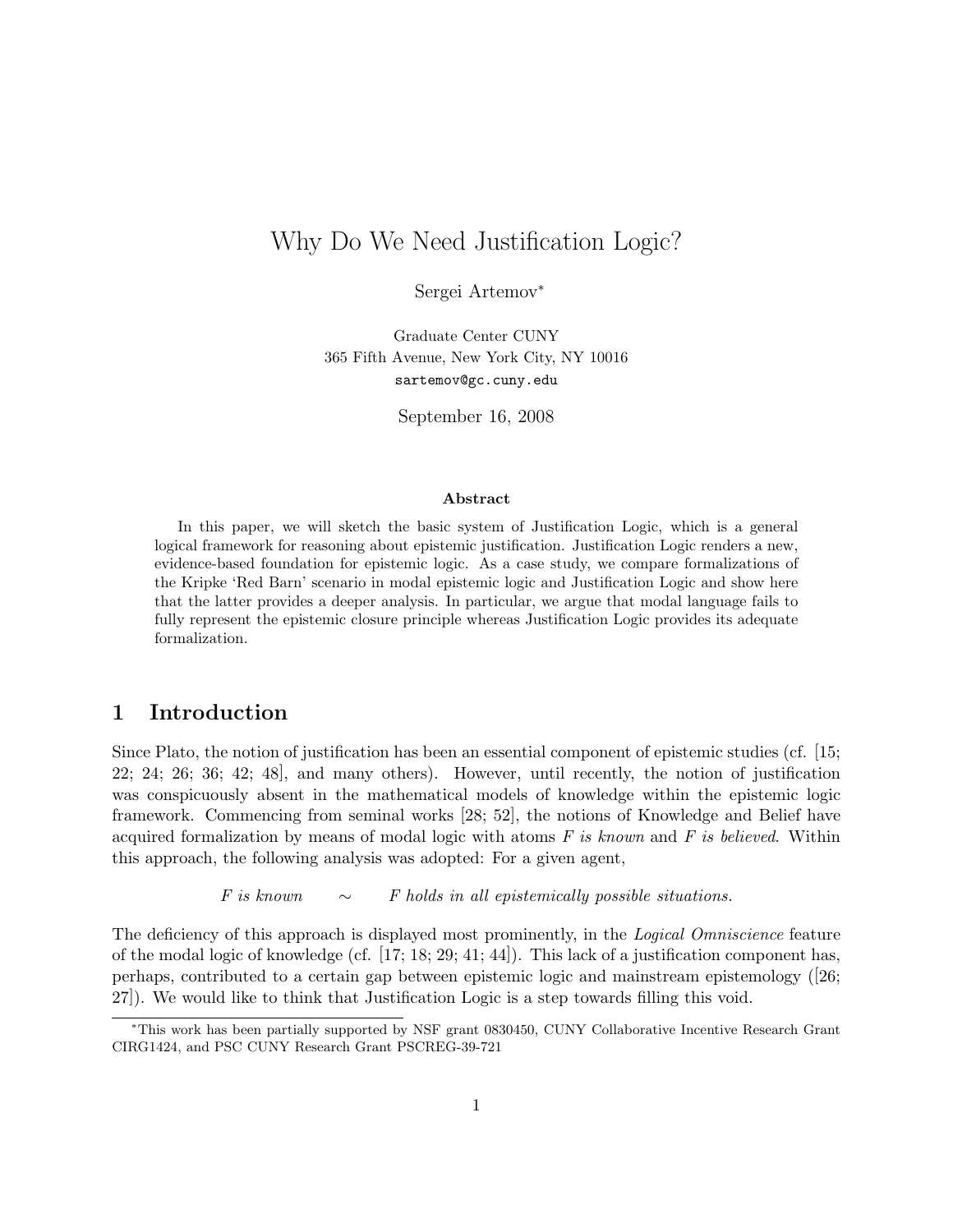Justification Logic had been anticipated in [23] (as the logic of explicit mathematical proofs) and in  $[51]$  (in epistemology), developed in  $[2; 3; 34; 40]$  and other papers (as the Logic of Proofs), and then in [4; 5; 6; 8; 12; 20; 21; 25; 31; 33; 43; 45; 47; 53] and other papers in a broader epistemic context. It introduces a long-anticipated mathematical notion of justification, making epistemic logic more expressive. We now have the capacity to reason about justifications, simple and compound. We can compare different pieces of evidence pertaining to the same fact. We can measure the complexity of justifications, which leads to a coherent theory of logical omniscience [7]. Justification Logic provides a novel, evidence-based mechanism of evidence-tracking which seems to be a key ingredient of the analysis of knowledge. Finally, Justification Logic furnishes a new, evidence-based foundation for the logic of knowledge, according to which

*F is known* ∼ *F has an adequate justification.*

Justification assertions have the format  $t$ : $F$ , which is read generically as

#### *t is a justification of F*.

There is also a more strict 'justificationist' reading in which  $t$ : F is understood as

#### *t is accepted by agent as a justification of F*.

Justification Logic is general enough to incorporate other semantics; e.g., the topological semantics of Justification Logic has been studied in [9].

Justification Logic has been built so far on the simplest base: *classical Boolean logic*, and it is a natural next step to extend these ideas to more elaborate logical models, e.g., intuitionistic and substructural logics, conditionals, relevance logics, and logics of counterfactual reasoning. There are several good reasons for choosing a Boolean logic base for our first meaningful step. At this stage, we are concerned first with *justifications*, which provide a sufficiently serious challenge on even the simplest Boolean base. Once this case is sorted out in a satisfactory way, we can move on to incorporating justifications into other logics. Second, Boolean-based Justification Logic seems to cover known paradigmatic examples, e.g., Russell's and Gettier's examples ([5]) and Kripke's Red Barn Example, which we consider below.

Within the Justification Logic framework, we treat both – justifications, which do not necessarily yield the truth of a belief, and **factive justifications**, which yield the truth of the belief. This helps to capture the essence of discussion about these matters in epistemology, where justifications are not generally assumed to be factive.

In this paper, we consider the case of one agent only, although multi-agent Justification Logics have already been studied  $([4; 8; 53])$ .

Formal logical methods do not directly solve philosophical problems but rather provide a tool for analyzing assumptions and ensuring that we draw correct conclusions. Our hope is that Justification Logic does just that.

### 2 Justifications and Operations

In order to build a formal account of justification, we will make some basic structural assumptions: justifications are abstract objects which have structure, agents do not lose or forget justifications,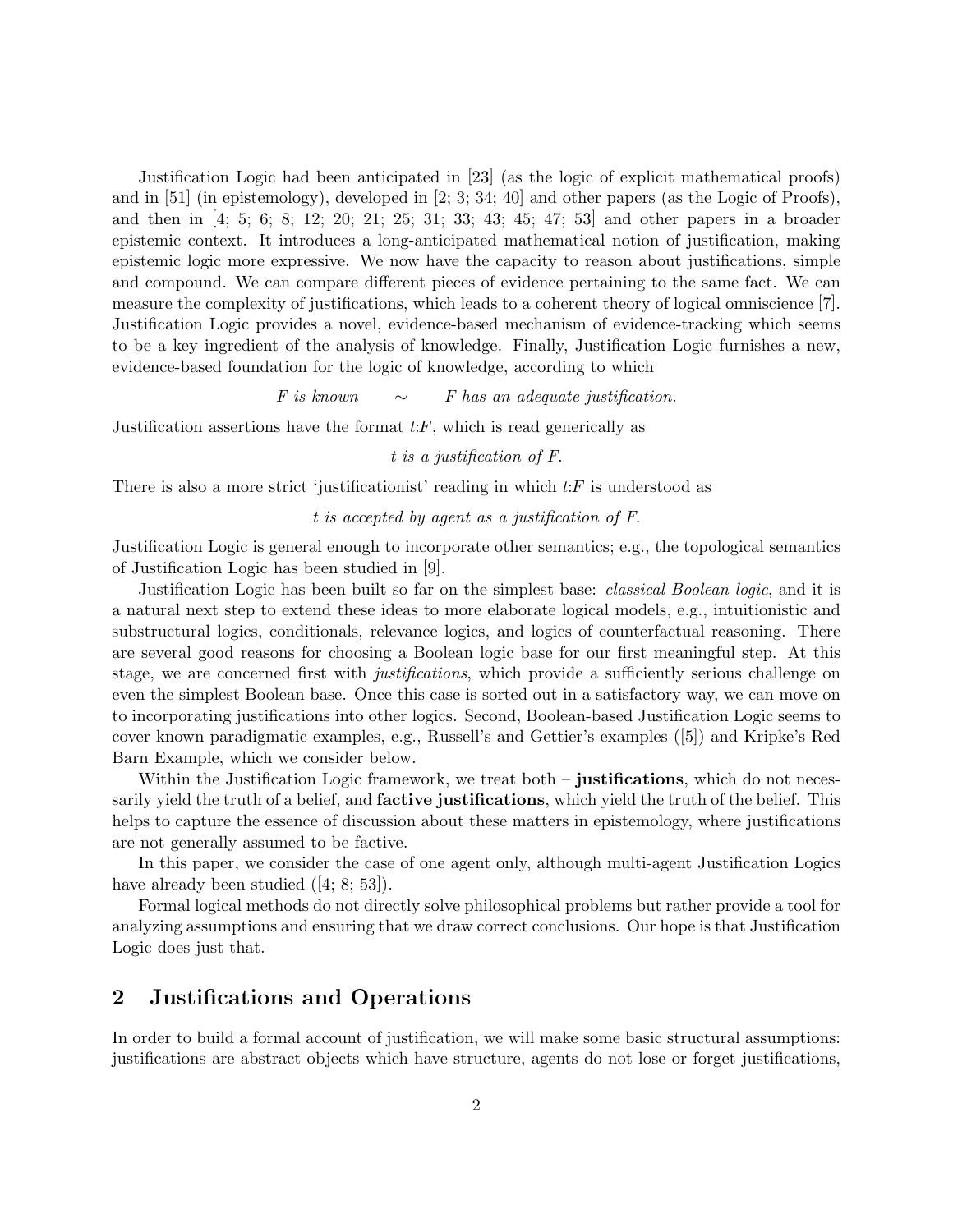agents apply the laws of classical logic and accept their conclusions, etc.

We assume two basic operations on justifications, *Application* '·' and *Sum* '+,' both having clear epistemic meaning and exact interpretations in relevant mathematical models.

The *Application* operation '<sup>:</sup> performs one epistemic action, a one-step deduction according to the *Modus Ponens* rule. Application takes a justification s of an implication  $F \to G$  and a justification t of its antecedent, F, and produces a justification  $s \cdot t$  of the succedent, G. Symbolically,

$$
s: (F \to G) \to (t: F \to (s \cdot t): G). \tag{1}
$$

This is a basic property of justification-type objects assumed in combinatory logic and  $\lambda$ -calculi (cf. [49]), Brouwer-Heyting-Kolmogorov semantics ([50]), Kleene realizability ([30]), the Logic of Proofs LP ([3]), etc. Application principle (1) is related to the epistemic closure principle (cf., for example, [37])

#### *one knows everything that one knows to be implied by what one knows.* (2)

However, (1) does not rely on (2), since (1) deals with a broader spectrum of justifications not necessarily linked to knowledge. If justifications s and t are formal Hilbert-style proofs, then  $s \cdot t$ can be understood as a new proof obtained from s and t by a single application of the rule *Modus Ponens* to all possible premises  $F \rightarrow G$  from s, and F from t:

$$
s \cdot t = s * t * \ulcorner G_1 \urcorner * \ldots * \ulcorner G_n \urcorner,
$$

where  $*$  is concatenation,  $\ulcorner X \urcorner$  denotes the Gödel number of X, and  $G_i$ 's are all formulas from t for which there is a formula  $F \rightarrow G_i$  from s.

The second basic operation *Sum* '+' expresses the idea of pooling evidence together without performing any epistemic action. Operation '+' takes justifications s and t and produces  $s + t$ , which is a justification for everything justified by  $s$  or by  $t$ .

$$
s: F \to (s+t): F
$$
 and  $s: F \to (t+s): F$ .

In the context of formal proofs, the sum 's + t' can be interpreted as a concatenation of proofs s and t

$$
s+t=s*t.
$$

Such an operation is needed to connect Justification Logic with epistemic modal logic. Justification Logic systems without  $+$  have been studied in [10; 32; 33].

Justification terms (polynomials) are built from justification variables  $x, y, z, \ldots$  and justification constants  $a, b, c, \ldots$  by means of the operations ' $\cdot$ ' and '+.' Constants denote atomic justifications which the system no longer analyzes; variables denote unspecified justifications. For the sake of technical convenience, we assume that each constant comes with indices  $i = 1, 2, 3...$  which we will omit whenever it is safe.

More elaborate Justification Logic systems use additional operations on justifications, e.g., verifier '!' and negative verifier '?'  $(3; 5; 43; 46; 47]$ , but we will not need them in this paper.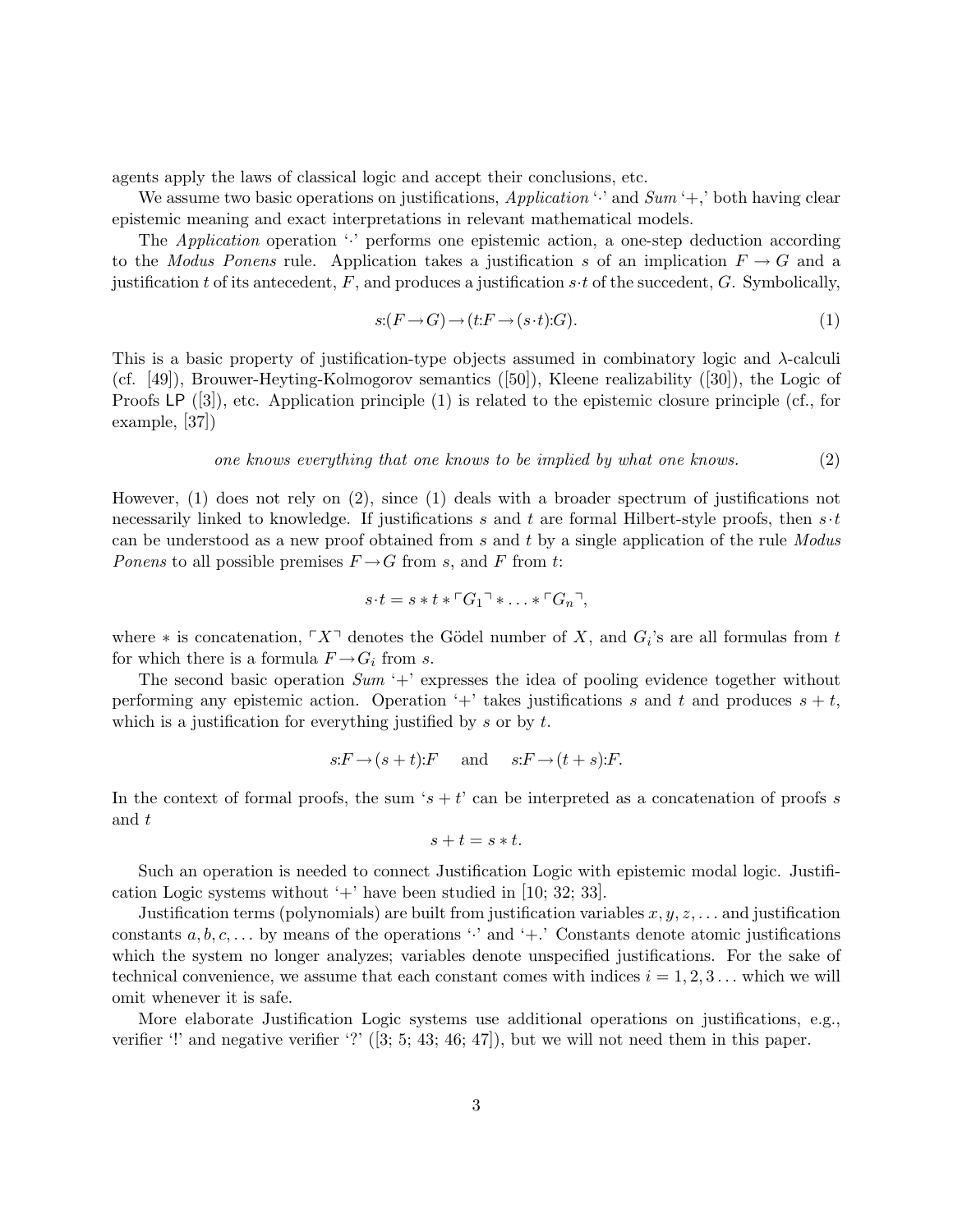### 3 Basic Logic of Justifications

Formulas are built from propositional atoms as the usual formulas of Boolean logic, e.g., by means of logical connectives  $\land, \lor, \rightarrow, \neg$  with the additional formation rule:

*Whenever* t *is a justification term and* F *is a formula,* t:F *is again a formula.*

The basic Logic of Justifications  $J_0$  contain the following postulates:

- A1. *Classical propositional axioms and rule Modus Ponens,*
- A2. *Application Axiom*  $s:(F \to G) \to (t:F \to (s \cdot t):G)$ *,*
- A3. *Sum Axiom*  $s: F \rightarrow (s+t): F$ ,  $s: F \rightarrow (t+s): F$ .

 $J_0$  is the logic of general (not necessarily factive) justifications for an absolutely skeptical agent for whom no formula is provably justified, i.e.,  $J_0$  does not derive t: F for any t and F. Such an agent is, however, capable of making *relative justification conclusions* of the form

if 
$$
x:A
$$
,  $y:B$ , ...,  $z:C$  hold, then  $t:F$ .

 $J_0$  is able, with this capacity, to adequately emulate other Justification Logic systems within its language.

Well-known examples of epistemic reasoning reveal that logical axioms are often assumed justified. Justification Logic offers a flexible mechanism of *Constant Specifications* that represents different shades of this kind of logical awareness.

Justification Logic distinguishes between assumptions and justified assumptions. Constants are used to denote justifications of assumptions in situations where we don't analyze these justifications further. Suppose we want to postulate that an axiom  $A$  is justified for a given agent. The way to state it in Justification Logic is to postulate

 $e_1$ : $A$ 

for some justification constant  $e_1$  with index 1. Furthermore, if we want to postulate that this new principle  $e_1$ : A is also justified, we can postulate

 $e_2$ : $(e_1:A)$ 

for the similar constant  $e_2$  with index 2, then

$$
e_3:(e_2:(e_1:A)),
$$

etc. Using similar constants for 'in-depth justifications' and keeping track of indices is not really necessary, but it is easy and helps in decision procedures (cf. [35]). By  $e_n : e_{n-1} : \ldots : e_1 : A$ , we mean e*<sup>n</sup>* :(e*n*−<sup>1</sup> : . . . :(e<sup>1</sup> : A). . .). A set of assumptions of this kind for a given logic is called a *Constant Specification*. Here is a formal definition.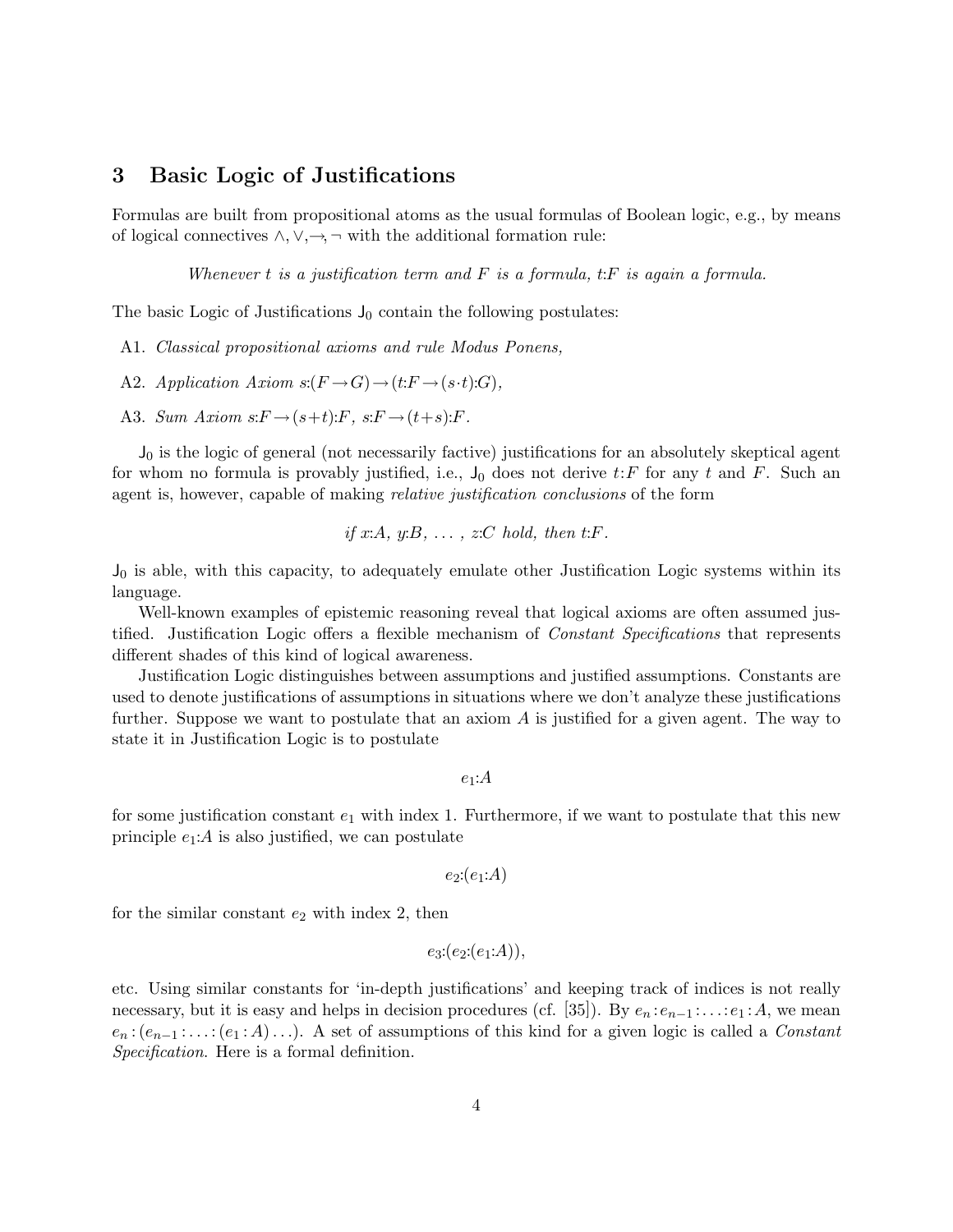#### A Constant Specification CS for a given logic  $\mathcal L$  is a set of formulas

$$
e_n : e_{n-1} : \ldots : e_1 : A \quad (n \geq 1),
$$

in which A is an axiom of  $\mathcal{L}$ , and  $e_1, e_2, \ldots, e_n$  are similar constants with indices  $1, 2, \ldots, n$ . We also assume that CS contains all intermediate specifications, i.e., whenever  $e_n : e_{n-1} : \ldots : e_1 : A$  is in CS, then  $e_{n-1}$ :...: $e_1$ :A is in CS, too. Here are typical examples of constant specifications:

- *empty:*  $CS = \emptyset$ . This corresponds to an absolutely skeptical agent (cf. a comment after axioms of  $J_0$ ).
- *finite:* CS is a finite set of formulas. This is a representative case, since any specific derivation in Justification Logic concerns only finite sets of constants and constant specifications.
- *axiomatically appropriate:* For each axiom A, there is a constant  $e_1$  such that  $e_1:A$  is in CS, and if  $e_n$ :...: $e_1$ : $A \in CS$ , then  $e_{n+1}$ : $e_n$ :...: $e_1$ : $A \in CS$ .
- *total*: For each axiom A and **any** constants  $e_1, e_2, \ldots, e_n$ ,

$$
e_n : e_{n-1} : \ldots : e_1 : A \in CS.
$$

Naturally, the total constant specification is axiomatically appropriate.

#### Logic of Justifications with given Constant Specification

$$
\mathsf{J}_{CS}=\mathsf{J}_0+\mathit{CS}.
$$

#### Logic of Justifications

 $J = J_0 + R4$ .

#### where R4 is the **Axiom Internalization Rule**:

*For* each axiom A and any constants  $e_1, e_2, \ldots, e_n$ , infer  $e_n : e_{n-1} : \ldots : e_1 : A$ .

Note that  $J_0$  is  $J_{\emptyset}$ , and J is  $J_{CS}$  with the total Constant Specification CS. The latter reflects the idea of the unrestricted logical awareness for J. A similar principle appeared in the Logic of Proofs LP.

For each constant specification  $CS$ ,  $J_{CS}$  enjoys the Deduction Theorem because  $J_0$  contains propositional axioms and *Modus Ponens* as the only rule of inference.

Logical awareness expressed by axiomatically appropriate constant specifications ensures an important *Internalization Property* of the system. This property was anticipated by Gödel in [23] for the logic of explicit mathematical proofs, and was first established for the Logic of Proofs LP in [2; 3].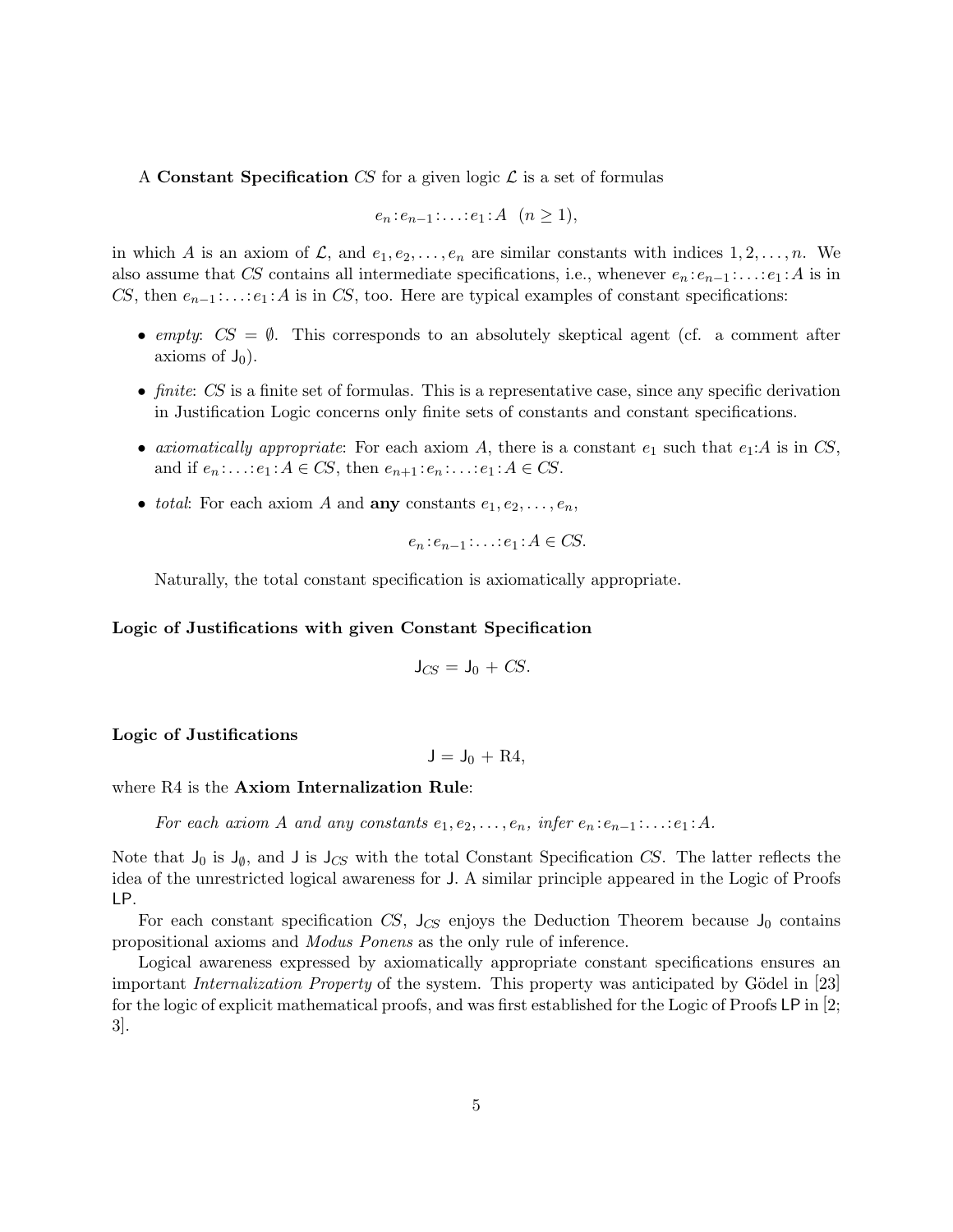Theorem 1 *For each axiomatically appropriate constant specification* CS*,* J*CS enjoys the Internalization Property:*

If 
$$
\vdash F
$$
, then  $\vdash p \mathpunct{:} F$  for some justification term p.

**Proof.** Induction on derivation length. If F is an axiom A, then, since  $CS$  is axiomatically appropriate, there is a constant  $e_1$  such that  $e_1:A$  is in CS, hence an axiom of  $J_{CS}$ . If F is in CS, then, since CS is axiomatically appropriate,  $e_n$ : F is in CS for some constant  $e_n$ . If F is obtained by *Modus Ponens* from  $X \to F$  and X, then, by the Induction Hypothesis,  $\vdash s:(X \to F)$  and  $\vdash t:X$ <br>for some  $s \neq s$  By the Application Axiom  $\vdash (s,t) \cdot F$ for some s, t. By the Application Axiom,  $\vdash (s \cdot t):F$ .

Internalization in J is an explicit incarnation of the Necessitation Rule in modal logic K:

$$
\vdash F \quad \Rightarrow \quad \vdash \Box F.
$$

Let us consider some basic examples of derivations in J. In Examples 1 and 2, only constants of level 1 have been used; in such situations we skip indices completely.

Example 1 This example shows how to build a justification of a conjunction from justifications of the conjuncts. In the traditional modal language, this principle is formalized as

$$
\Box A \land \Box B \to \Box (A \land B).
$$

In J we express this idea in a more precise justification language.

- 1.  $A \rightarrow (B \rightarrow A \wedge B)$ , a propositional axiom;
- 2.  $c:A \rightarrow (B \rightarrow A \land B)$ , from 1, by R4;
- 3.  $x:A \rightarrow (c \cdot x):(B \rightarrow A \land B)$ , from 2, by A2 and *Modus Ponens*;
- 4.  $x:A \rightarrow (y:B \rightarrow ((c \cdot x) \cdot y):(A \wedge B))$ , from 3, by A2 and some propositional reasoning;
- 5.  $x:A\wedge y:B\rightarrow ((c\cdot x)\cdot y):(A\wedge B)$ , from 5, by propositional reasoning.

Derived formula 5 contains constant  $c$ , which was introduced in line 2, and the complete reading of the result of this derivation is

$$
x:A \wedge y:B \rightarrow ((c \cdot x) \cdot y):(A \wedge B), \text{ given } c:[A \rightarrow (B \rightarrow A \wedge B)].
$$

Example 2 This example shows how to build a justification of a disjunction from justifications of either disjuncts. In the usual modal language, this is represented by

$$
\Box A \vee \Box B \rightarrow \Box (A \vee B).
$$

Let us see how this would look in J.

1.  $A \rightarrow A \lor B$ , by A1; 2.  $a: [A \rightarrow A \lor B]$ , from 1, by R4; 3.  $x:A\rightarrow(a\cdot x):(A\vee B)$ , from 2, by A2 and *Modus Ponens*; 4.  $B \rightarrow A \vee B$ , by A1; 5.  $b: [B \rightarrow A \vee B]$ , from 4, by R4;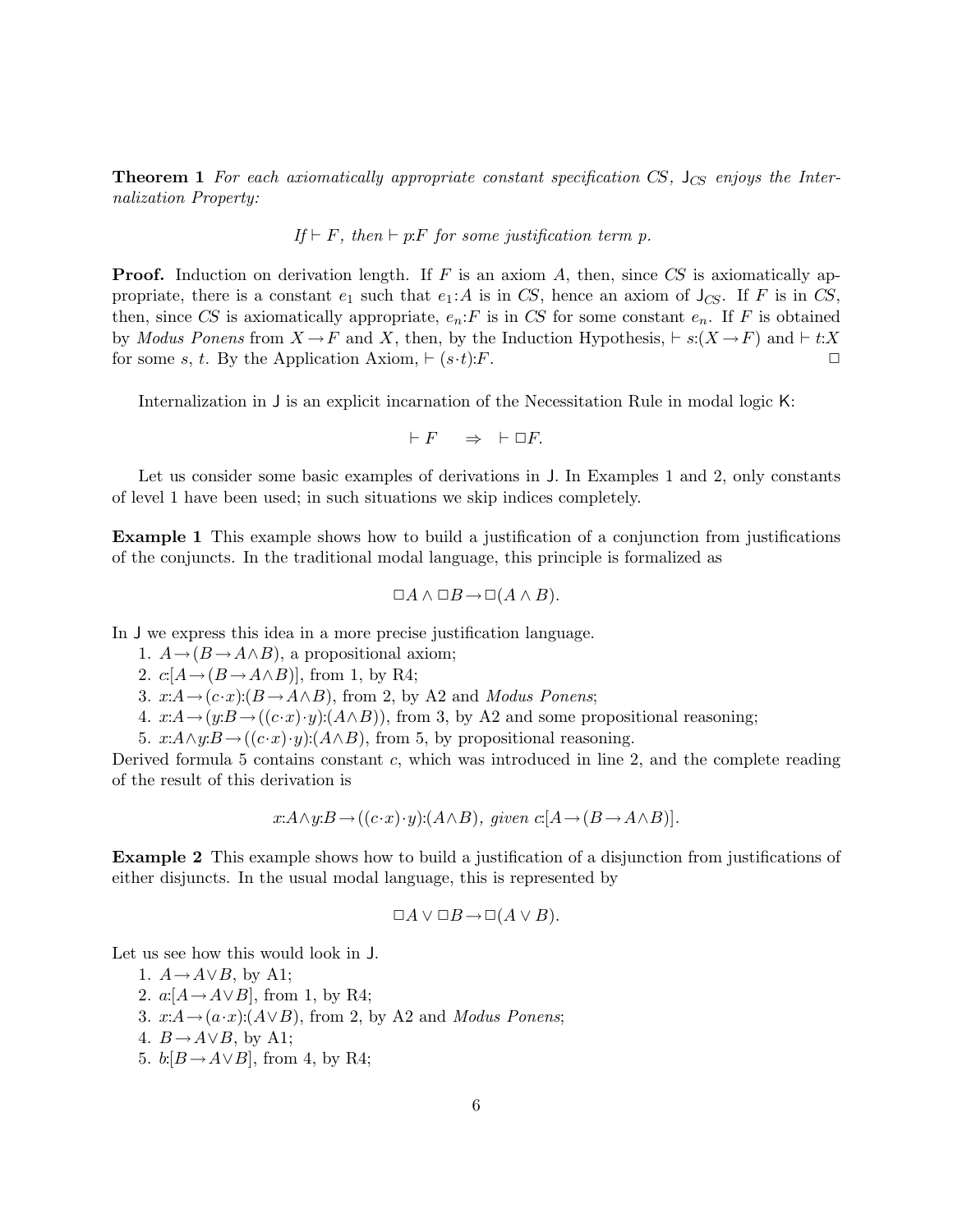- 6.  $y: B \rightarrow (b \cdot y): (A \lor B)$  from 5, by A2 and *Modus Ponens*;
- 7.  $(a \cdot x):(A \vee B) \rightarrow (a \cdot x+b \cdot y):(A \vee B)$ , by A3;
- 8.  $(b \cdot y):(A \vee B) \rightarrow (a \cdot x + b \cdot y):(A \vee B)$ , by A3;
- 9.  $(x:A\vee y:B)\rightarrow (a\cdot x+b\cdot y):(A\vee B)$  from 3, 6, 7, 8, by propositional reasoning.

The complete reading of the result of this derivation is

$$
(x:A\vee y:B)\rightarrow (a\cdot x+b\cdot y):(A\vee B), \text{ given } a:[A\rightarrow A\vee B] \text{ and } b:[B\rightarrow A\vee B].
$$

These examples, perhaps, leave the (correct) impression that J can emulate derivations in the corresponding modal logic; here it is K, but at the expense of keeping track of specific justifications. A need for such additional bureaucracy requires explanation and illustration, which is the main goal of this paper. Before we proceed to Section 4, in which such an example is provided, we briefly list applications of Justification Logic so far:

- intended provability semantics for Gödel's provability logic S4 with the Completeness Theorem  $([2; 3])$ ;
- formalization of Brouwer-Heyting-Kolmogorov semantics for intuitionistic propositional logic with the Completeness Theorem  $([2; 3])$ ;
- a general definition of the Logical Omniscience property and theorems that evidence assertions in Justification Logic are not logically omniscient  $([7])$ ;
- an evidence-based approach to Common Knowledge (so-called Justified Common Knowledge) which provides a rigorous epistemic semantics to McCarthy's 'any fool knows' systems ( $[1; 4;$ ) 38]). Justified Common Knowledge offers formal systems which are less restrictive than the usual epistemic logics with Common Knowledge [4];
- formalization of Gettier examples in Justification Logic with missing assumptions and redundancy analysis [5], which demonstrates that Justification Logic methods can be applied in formal epistemology;
- analysis of Knower and Knowability paradoxes ([13; 14]).

The Correspodence Theorem  $(2; 3; 5; 11; 47)$  is a cumulative result stating that for each of major epistemic modal logics K, T, K4, S4, K45, KD45, S5, there is a system of justification terms and a corresponding Justification Logic system (called J, JT, J4, LP, J45, JD45, and JT45) capable of recovering explicit justifications for modalities in any theorem of the original modal logic. This theorem is proven by a variety of methods ranging from cut-elimination in modal logics to semantical proof using Kripke-Fitting models (cf. Section 5).

Complexity issues in Justification Logic have been addressed in [12; 31; 33; 34; 35; 39].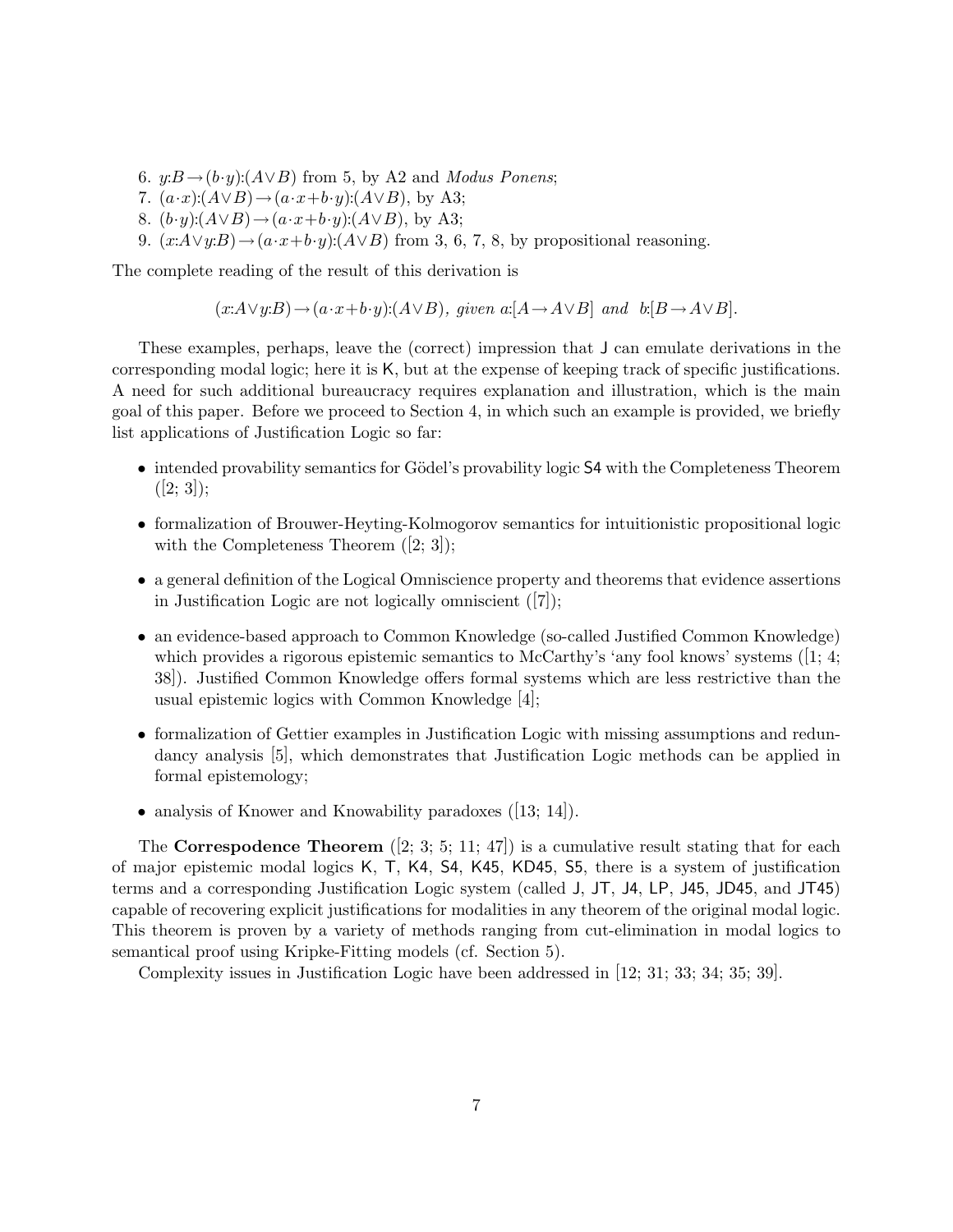### 4 Red Barn Example and Tracking Justifications

We illustrate new capabilities of Justification Logic on a paradigmatic Red Barn Example which Kripke developed in 1980 (cf. [37], from which we borrow the formulation, with some editing for brevity).

Suppose I am driving through a neighborhood in which, unbeknownst to me, papiermâché barns are scattered, and I see that the object in front of me is a barn. Because I have barn-before-me percepts, I believe that the object in front of me is a barn. Our intuitions suggest that I fail to know barn. But now suppose that the neighborhood has no fake red barns, and I also notice that the object in front of me is red, so I know a red barn is there. This juxtaposition, being a red barn, which I know, entails there being a barn, which I do not, "is an embarrassment"<sup>1</sup>.

We consider the Red Barn Example a test for theories that explain knowledge. From such a theory, we expect a way to represent what is happening here which maintains epistemic closure principle (2), but also preserves the epistemic structure of the example.

We present formal analysis of the Red Barn Example in epistemic modal logic (subsections 4.1 and 4.2) and in Justification Logic (subsections 4.3 and 4.4). We will show that epistemic modal logic only indicates that there is a problem, whereas Justification Logic provides resolution.

To make our point, we don't need to formally capture every single detail of the Red Barn story; it suffices to formalize and verify its "entailment" portion. Let

- $\bullet$  B be the sentence 'the object in front of me is a barn,'
- R be the sentence 'the object in front of me is red.'

#### 4.1 Red Barn in Modal Logic of Belief

In our first formalization, logical derivation will be performed in epistemic modal logic with 'my belief' modality  $\Box$ . We then externally interpret some of the occurrences of  $\Box$  as 'knowledge' according to the problem's description. In the setting with belief modality  $\Box$ , episitemic closure principle (2) seems to yield

if 
$$
\Box F
$$
 and  $\Box (F \rightarrow G)$  are both cases of knowledge, then  $\Box G$  is also knowledge. (3)

The following is a set of natural formal assumptions of the Red Barn Example in the language of epistemic modal logic of belief:

1.  $\Box B$ , 'I believe that the object in front of me is a barn';

2.  $\Box(B\land R)$ , 'I believe that the object in front of me is a red barn.' At the metalevel, we assume that 2 is knowledge, whereas 1 is not knowledge by the problem's description.

In the basic modal logic of belief K (hence in other modal logics of belief), the following hold:

 $1$ Dretske [16].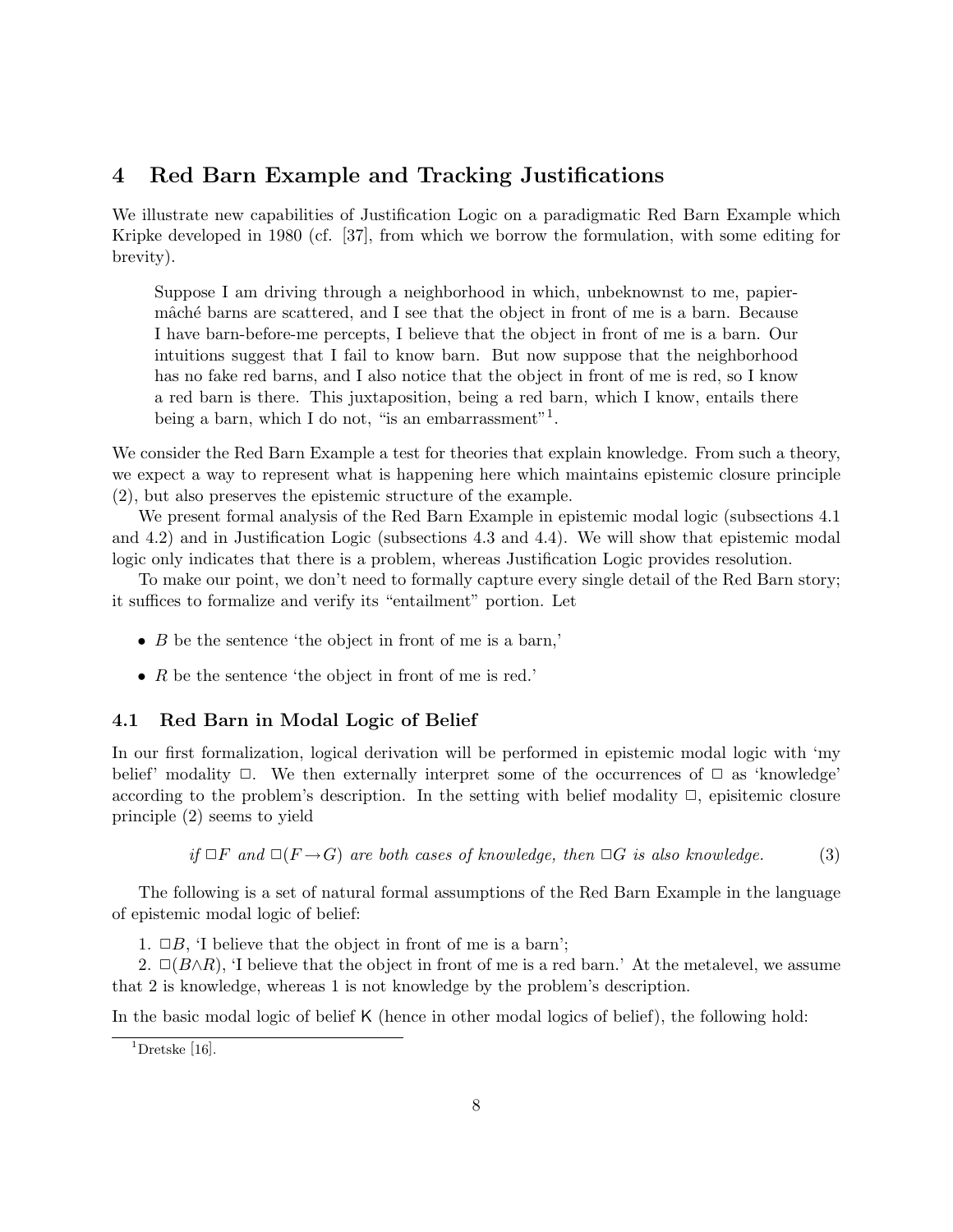3.  $B \land R \rightarrow B$ , as a logical axiom;

4.  $\Box(B \land R \rightarrow B)$ , obtaned from 3 by Necessitation. As a logical truth, this also qualifies as knowledge.

Within this formalization, it appears that (3) is violated: line 2,  $\Box(B\land R)$ , and line 4,  $\Box(B\land R\rightarrow B)$ are cases of knowledge whereas  $\Box B$  (line 1) is not knowledge. As we see, the modal language here does not help to resolve this issue, but rather obscures its resolution.

#### 4.2 Red Barn in Modal Logic of Knowledge

We will now use epistemic modal logic with 'my knowledge' modality  $\bf{K}$ . Here is a straightforward formalization of Red Barn Example assumptions:

- 1.  $\neg$ **K***B*, 'I do not know that the object in front of me is a barn';
- 2.  $K(B \wedge R)$ , 'I know that the object in front of me is a red barn.'

It is easy to see that these assumptions are inconsistent in the modal logic of knowledge. Indeed,

- 3.  $K(B \wedge R \rightarrow B)$ , by Necessitation of a propositional axiom;
- 4.  $\mathbf{K}(B \wedge R) \rightarrow \mathbf{K}B$ , from 3, by modal logic reasoning;
- 5. KB, from 2 and 4, by *Modus Ponens*.

Lines 1 and 5 formally contradict each other.

Hence, the language of modal logic of knowledge leads to an inconsistent set of formal assumptions and does not reflect the structure of the Red Barn Example properly.

#### 4.3 Red Barn in Justification Logic of Belief

Justification Logic seems to provide a more fine-grained analysis of the Red Barn Example. In Justification Logic, the epistemic closure principle (2) can be naturally formulated according to Application principle (1) as

if t:F and s:(
$$
F \to G
$$
) are both cases of knowledge, then (s-t):G is also knowledge. (4)

Note that (4) is more precise than (3). In (4), we do not claim that  $f(s,t):G$  is knowledge for any justification  $f(s,t)$  but only for a specific  $f(s,t)$ , which is  $s \cdot t$ , whereas (3) *de facto* postulates a link between premises  $\Box F$ ,  $\Box (F \rightarrow G)$  and the conclusion  $\Box G$ , regardless of how this conclusion was obtained. This is how the ambiguous modal language fails to represent the epistemic closure principle: one cannot claim (3) when justification behind conclusion  $\Box G$  is not linked to those behind premises  $\Box F$  and  $\Box (F \rightarrow G)$ . This is the essence of the Red Barn example, and a peril which Justification Logic naturally avoids by virtue of its explicit language.

We formalize the Red Barn example in  $J$  where  $t$ : F is interpreted as

<sup>'I</sup> **believe** 
$$
F
$$
 for reason  $t$ .

We naturally introduce individual justifications u for belief that B, and v for belief that  $B \wedge R$ . The list of assumptions is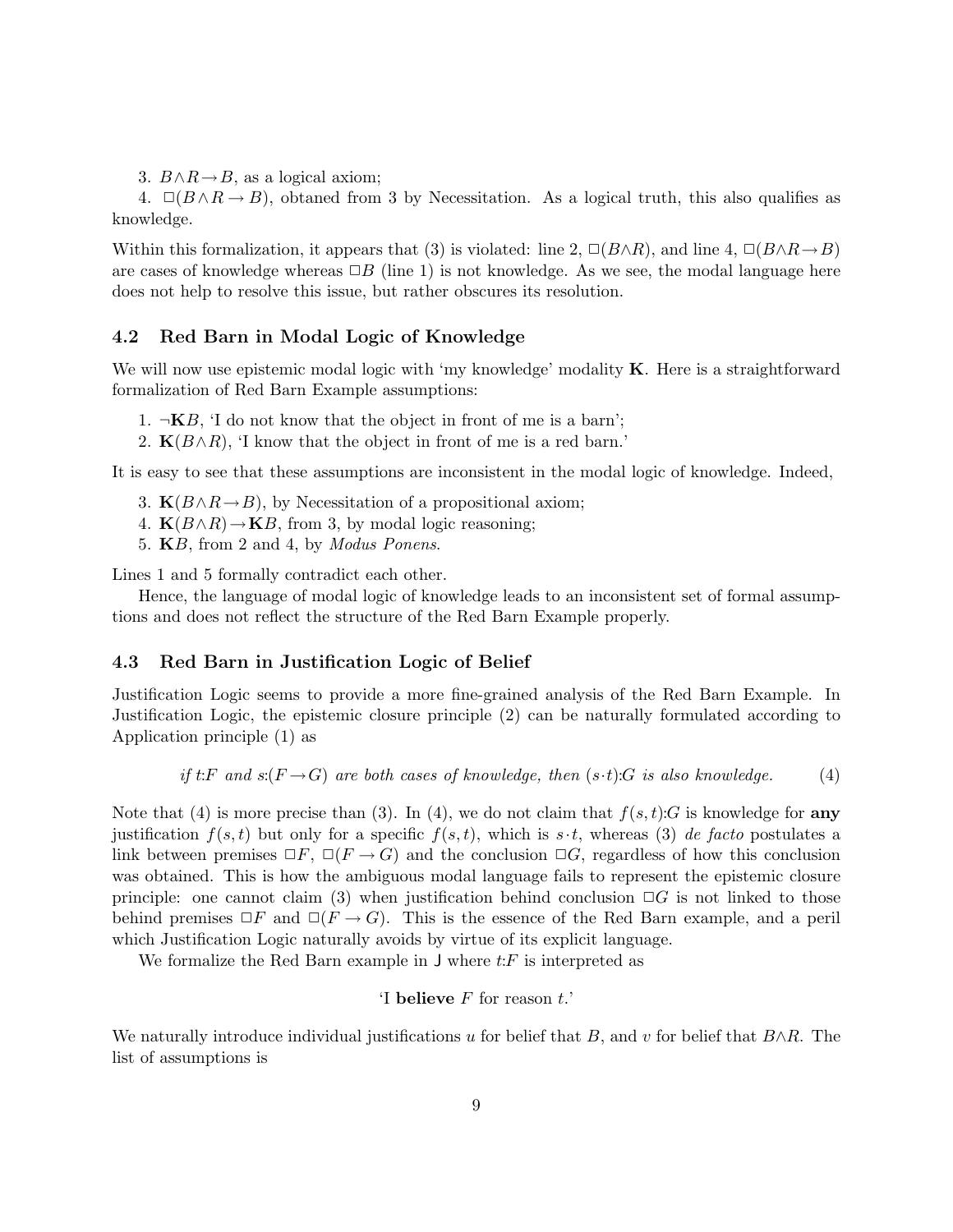1.  $u:B$ , 'u is the reason to believe that the object in front of me is a barn';

2.  $v:(B\wedge R), 'v$  is the reason to believe that the object in front of me is a red barn.' On the metalevel, the description states that 2 is a case of knowledge, and not merely a belief, whereas 1 is belief which is not knowledge.

Let us try to reconstruct the reasoning of the agent in J:

3.  $B \land R \rightarrow B$ , logical axiom;

- 4.  $a: [B \wedge R \rightarrow B]$ , from 3, by Axiom Internalization. This is also a case of knowledge;
- 5. v:(B∧R)→(a·v):B, from 4, by Application and *Modus Ponens*;
- 6.  $(a \cdot v)$ :*B*, from 2 and 5, by *Modus Ponens*.

Closure holds! By reasoning in J, we have concluded that  $(a \cdot v)$ : B is a case of knowledge, i.e., 'I know B for reason  $a \cdot v$ . The fact that  $u:B$  is not a case of knowledge does not spoil the closure principle, since the latter claims knowledge specifically for  $(a \cdot v)$ : B. Hence, after observing a red façade, I indeed know  $B$ , but this knowledge has nothing to do with 1, which remains a case of belief rather than of knowledge, and Justification Logic formalization represents this fairly.

#### 4.4 Red Barn in Justification Logic of Knowledge

Within this formalization,  $t$ : $F$  is interpreted as

```
'I know F for reason t.
```
As in Section 4.2, we assume

1.  $\neg w:B$ , 'u is not a sufficient reason to know that the object is a barn';

2.  $v(B \wedge R)$ , 'v is a sufficient reason to know that the object is a red barn.'

This is a perfectly consistent set of assumptions even in the logic of factive justifications

 $J + Factivity Principle (t: F \rightarrow F).$ 

As in 4.3, we can derive  $(a \cdot v):B$  where  $a:[B \wedge R \rightarrow B]$ , but this does not lead to a contradiction. Claims  $\neg u:B$  and  $(a \cdot v):B$  naturally co-exist. They refer to different justifications u and  $a \cdot v$  of the same fact  $B$ ; one of them insufficient and the other quite sufficient for my knowledge that  $B$ .

#### 4.5 Red Barn and Formal Epistemic Models

It appears that in 4.3 and 4.4, Justification Logic represents the structure of the Red Barn Example in a reasonable way which was not directly captured by epistemic modal logic.

I all fairness to modal tools, we could imagine a formalization of the Red Barn Example in a sort of bi-modal language with distinct modalities for knowledge and belief, where both claims hold: ' $\Box B$ ,' by perceptual belief that B, and ' $\mathbf{K}B$ ' for knowledge that B which is logically derived from perceptual knowledge  $K(B \wedge R)$ . However, it seems that such a resolution will, intellectually, involve repeating Justification Logic arguments from 4.3 and 4.4 in a way that obscures, rather than reveals, the truth. Such a bi-modal formalization would distinguish  $u:B$  from  $(a\cdot v):B$  not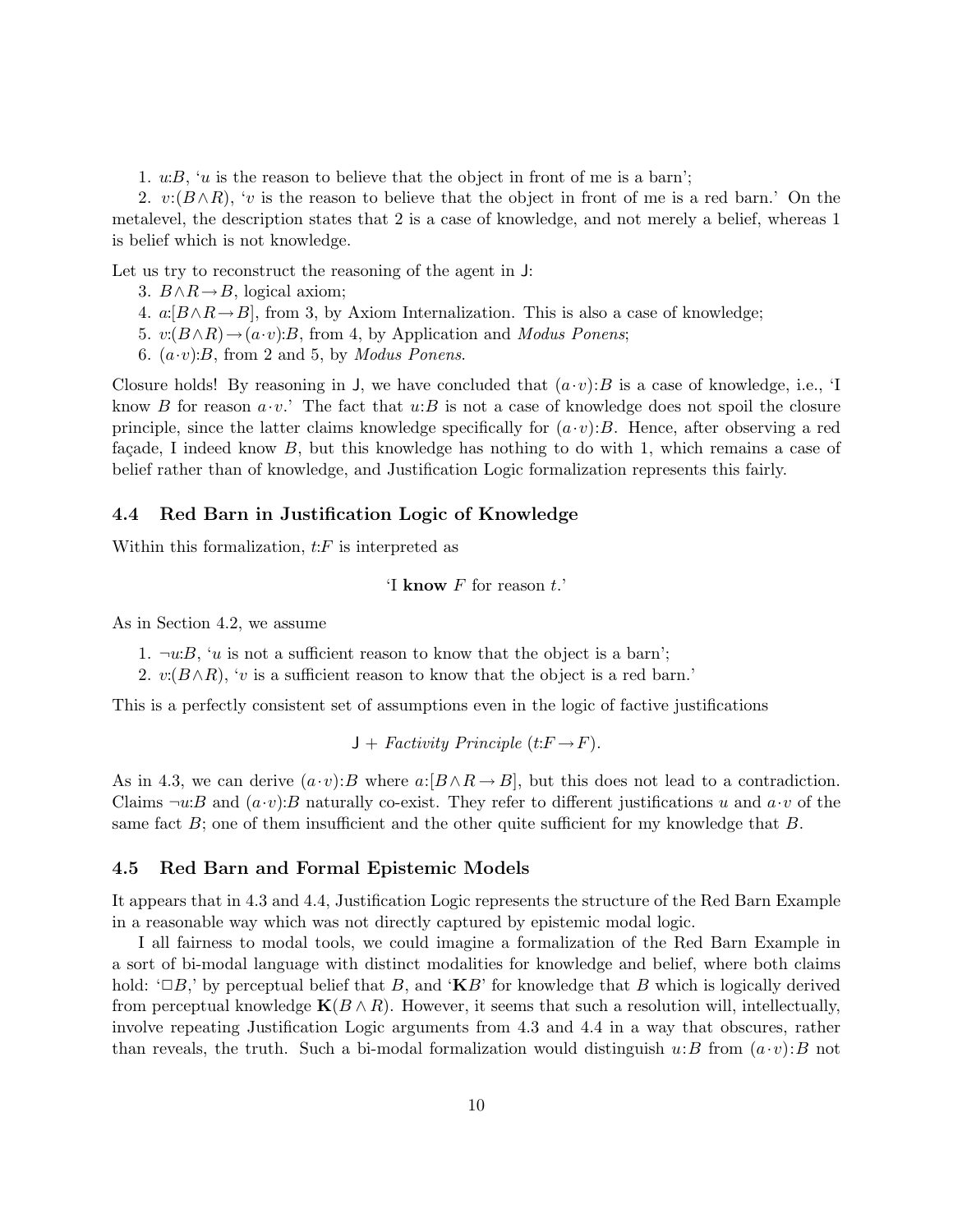because they have different reasons (which reflects the true epistemic structure of the problem), but rather because the former is labelled 'belief' and the latter 'knowledge.' But what if we need to keep track of different unrelated reasons which are all cases of either knowledge or belief? Following this multi-modal approach, we will likely end up with a collection of distinct modalities, each for different reasons, as well as a mounting pile of additional assumptions concerning these modalities – all just to avoid revealing the justification structure of a problem which can easily fit into a very basic justification logic J with the bare minimum of epistemological assumptions.

### 5 Basic Epistemic Semantics

This section will provide the basics of epistemic semantics for Justification Logic, the main ideas of which have been suggested by Fitting in [20]. The standard epistemic semantics for  $J$  (cf. [5]) has been provided by the proper adaptation of Kripke-Fitting models [20] and Mkrtychev models [40].

A Kripke-Fitting J-model  $\mathcal{M} = (W, R, \mathcal{E}, \Vdash)$  is a Kripke model  $(W, R, \Vdash)$  enriched with an admissible evidence function  $\mathcal E$  such that  $\mathcal E(t, F) \subseteq W$  for any justification t and formula F. Informally,  $\mathcal{E}(t, F)$  specifies the set of possible worlds where t is considered admissible evidence for F. The intended use of  $\mathcal E$  is in the truth definition for justification assertions:

- $u \Vdash t$ :*F if* and only *if*
- 1. F holds for all possible situations, *i.e.*,  $v \not\Vdash F$  for all v such that  $uRv$ ;
- 2. t *is* an *admissible evidence* for F at u, *i.e.*,  $u \in \mathcal{E}(t, F)$ .

An admissible evidence function  $\mathcal E$  must satisfy the closure conditions with respect to operations  $\cdot$  and  $\cdot$  +  $\cdot$ :

- *Application:*  $\mathcal{E}(s, F \to G) \cap \mathcal{E}(t, F) \subseteq \mathcal{E}(s \cdot t, G)$ . This condition states that whenever s is an admissible evidence for  $F \rightarrow G$  and t is an admissible evidence for F, their 'product,' s·t, is an admissible evidence for G.
- *Sum:*  $\mathcal{E}(s, F) \cup \mathcal{E}(t, F) \subseteq \mathcal{E}(s+t, F)$ . This condition guarantees that  $s+t$  is an admissible evidence for F whenever either s is an admissible evidence for F or t is an admissible evidence for  $F$ .

Given a model  $\mathcal{M} = (W, R, \mathcal{E}, \mathbb{H})$ , the forcing relation  $\mathbb{H}$  is extended from sentence variables to all formulas as follows: for each  $u \in W$ ,

- 1.  $\Vdash$  respects Boolean connectives at each world  $(u\Vdash F \wedge G$  iff  $u\Vdash F$  and  $u\Vdash G$ ;  $u\Vdash \neg F$  iff  $u\Vdash F$ . etc.);
- 2.  $u \Vdash t: F$  iff  $u \in \mathcal{E}(t, F)$  and  $v \Vdash F$  for every  $v \in W$  with  $u R v$ .

Note that an admissible evidence function  $\mathcal E$  may be regarded as a Fagin-Halpern awareness function [19] equipped with the structure of justifications.

A model  $\mathcal{M} = (W, R, \mathcal{E}, \Vdash)$  *respects a Constant Specification CS at*  $u \in W$  if  $u \in \mathcal{E}(c, A)$  for all formulas c:A from CS. Furthermore,  $\mathcal{M} = (W, R, \mathcal{E}, \mathbb{H})$  respects a Constant Specification CS if  $\mathcal{M}$ respects CS at each  $u \in W$ .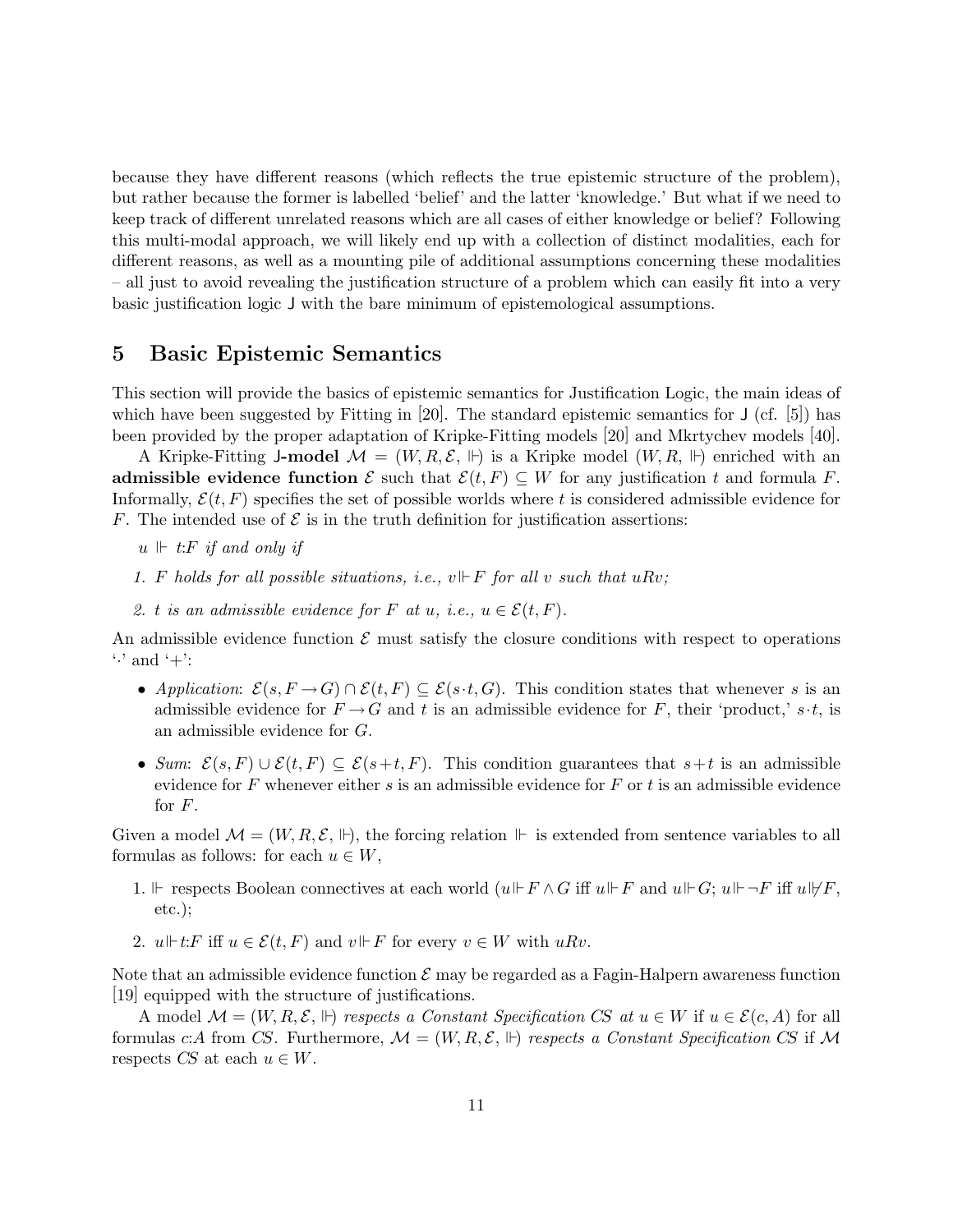Theorem 2 *For any Constant Specification* CS*,* J*CS is sound and complete for the class of all Kripke-Fitting models respecting* CS*.*

Mkrtychev semantics is a predecessor of Kripke-Fitting semantics ([40]). *Mkrtychev models* are Kripke-Fitting models with a single world, and the proof of Theorem 2 can be easily modified to establish completeness of J*CS* with respect to Mkrtychev models.

Theorem 3 *For any Constant Specification* CS*,* J*CS is sound and complete for the class of Mkrtychev models respecting* CS*.*

Theorem 3 shows that the information about Kripke structure in Kripke-Fitting models can be completely encoded by the admissible evidence function. Mkrtychev models play an important theoretical role in Justification Logic [12; 31; 34; 39]. On the other hand, Kripke-Fitting models can be useful as counter-models with desirable properties since they take into account both epistemic Kripke structure and evidence structure. Speaking metaphorically, Kripke-Fitting models naturally reflect two reasons why a certain fact  $F$  can be unknown to an agent:  $F$  fails at some possible world or an agent does not have a sufficient evidence of F.

Another application area of Kripke-Fitting style models is Justification Logic with both epistemic modalities and justification assertions (cf. [4; 8]).

### 6 Adding Factivity

Factivity states that a given justification of  $F$  is factive, i.e., sufficient for an agent to conclude that F is true. The corresponding *Factivity Axiom* claims that justifications are factive:

$$
t\mathpunct: F\to F,
$$

which has a similar motivation to the Truth Axiom in epistemic modal logic

$$
\mathbf{K} F \rightarrow F,
$$

widely accepted as a basic property of knowledge.

The Factivity Axiom first appeared in the Logic of Proofs LP as a principal feature of mathematical proofs. Indeed, in this setting Factivity is valid: if there is a mathematical proof t of  $F$ , then F must be true.

We adopt the Factivity Axiom for justifications that lead to knowledge. However, factivity alone does not warrant knowledge, which has been demonstrated by Gettier examples ([22]).

#### Logic of Factive Justifications:

$$
\mathsf{JT}_0 = \mathsf{J}_0 + \text{Factivity Axiom},
$$

$$
\mathsf{JT} = \mathsf{J} + \text{Factivity Axiom}.
$$

Systems JT*CS* corresponding to Constant Specifications CS are defined similarly to J*CS*.

 $J$ T-models are J-models with reflexive accessibility relations  $R$ . The reflexivity condition makes each possible world accessible from itself, which exactly corresponds to the Factivity Axiom. The direct analogue of Theorem 1 hold for JT*CS* as well.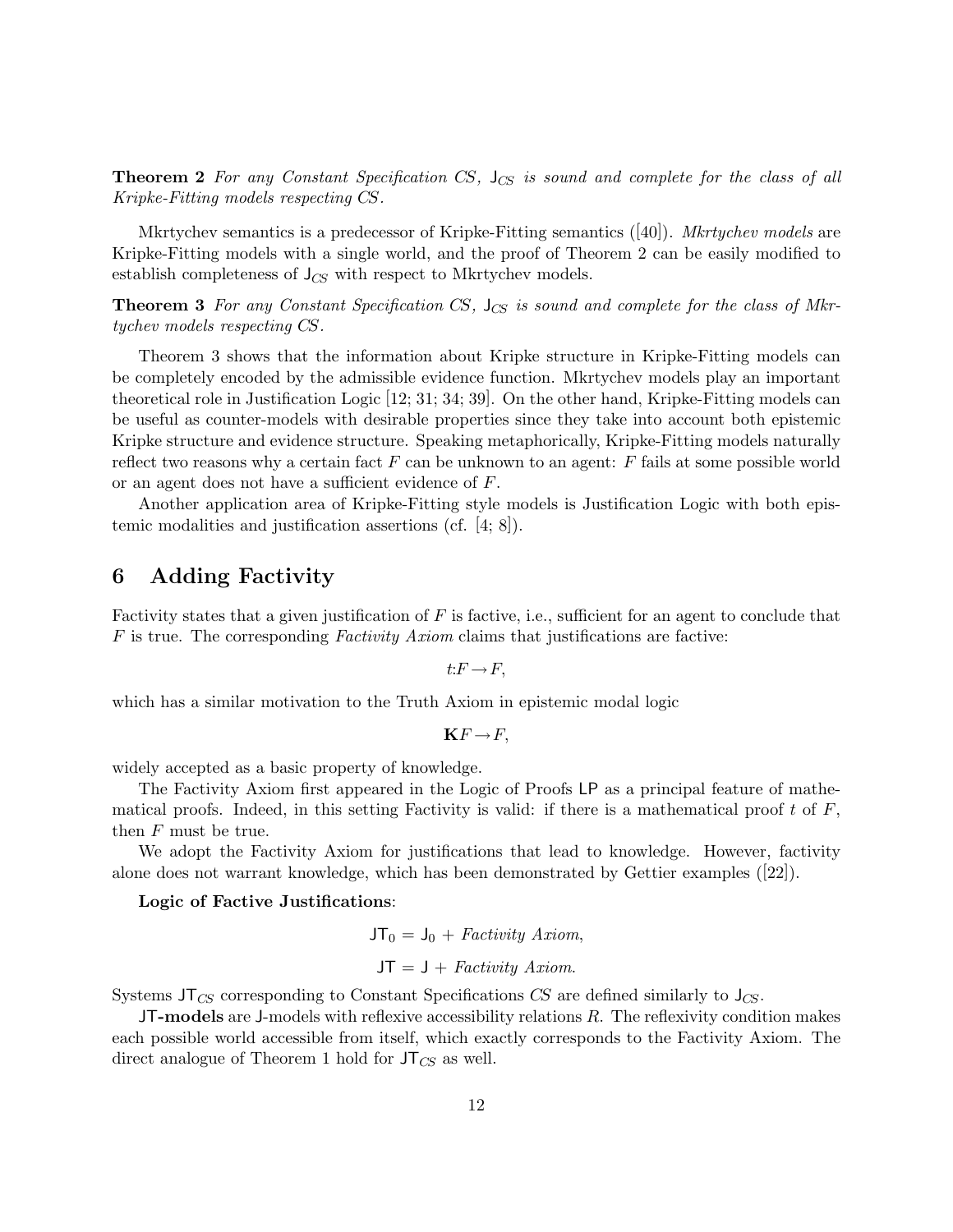Theorem 4 *For any Constant Specification* CS*, each of the logics* JT*CS is sound and complete with respect to the class of* JT*-models respecting* CS*.*

Mkrtychev JT-models are singleton JT-models, i.e., JT-models with singleton W's.

Theorem 5 *For any Constant Specification* CS*, each of the logics* JT*CS is sound and complete with respect to the class of Mkrtychev* JT*-models respecting* CS*.*

### 7 Conclusions

Modal logic fails to fully represent the epistemic closure principle whereas Justification Logic provides a more adequate formalization.

Justification Logic extends the logic of knowledge by the formal theory of justification. Justification Logic has roots in mainstream epistemology, mathematical logic, computer science, and artificial intelligence. It is capable of formalizing a significant portion of reasoning about justifications.

It remains to be seen to what extent Justification Logic can be useful for analysis of empirical, perceptual, and *a priori* types of knowledge. From the perspective of Justification Logic, such knowledge may be considered as justified by constants (i.e., atomic justifications). Apparently, further discussion is needed here.

### 8 Acknowledgements

The author is very grateful to Walter Dean, Mel Fitting, Vladimir Krupski, Roman Kuznets, Elena Nogina, Tudor Protopopescu, and Ruili Ye, whose advice helped with this paper. Many thanks to Karen Kletter for editing this text.

### References

- [1] E. Antonakos. Justified and Common Knowledge: Limited Conservativity. In S. Artemov and A. Nerode, editors, *Logical Foundations of Computer Science. International Symposium, LFCS 2007, New York, NY, USA, June 2007, Proceedings*, volume 4514 of *Lecture Notes in Computer Science*, pages 1–11. Springer, 2007.
- [2] S. Artemov. Operational modal logic. Technical Report MSI 95-29, Cornell University, 1995.
- [3] S. Artemov. Explicit provability and constructive semantics. *Bulletin of Symbolic Logic*,  $7(1):1-36, 2001.$
- [4] S. Artemov. Justified common knowledge. *Theoretical Computer Science*, 357(1-3):4–22, 2006.
- [5] S. Artemov. The Logic of Justification. Technical Report TR-2008010, CUNY Ph.D. Program in Computer Science, 2008. To appear in *The Review of Symbolic Logic*.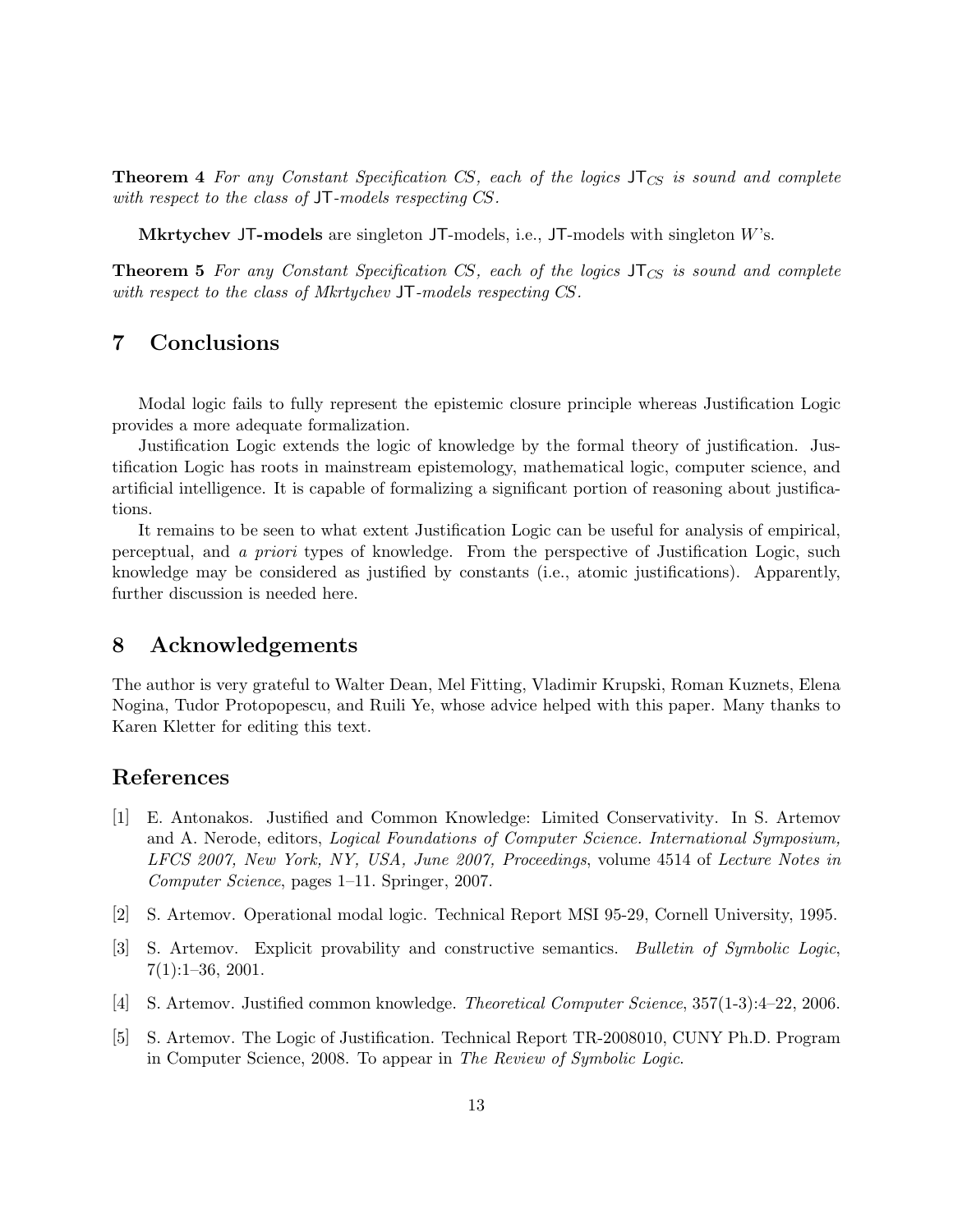- [6] S. Artemov, E. Kazakov, and D. Shapiro. Epistemic logic with justifications. Technical Report CFIS 99-12, Cornell University, 1999.
- [7] S. Artemov and R. Kuznets. Logical omniscience via proof complexity. In *Computer Science Logic 2006*, volume 4207, pages 135–149. Springer Lecture Notes in Computer Science, 2006.
- [8] S. Artemov and E. Nogina. Introducing justification into epistemic logic. *Journal of Logic and Computation*, 15(6):1059–1073, 2005.
- [9] S. Artemov and E. Nogina. Topological Semantics of Justification Logic. In E.A. Hirsch, A. Razborov, A. Semenov, and A. Slissenko, editors, *Computer Science Theory and Applications. Third International Computer Science Symposium in Russia, CSR 2008 Moscow, Russia, June 7-12, 2008 Proceedings*, volume 5010 of *Lecture Notes in Computer Science*, pages 30–39. Springer, 2008.
- [10] S. Artemov and T. Strassen. Functionality in the basic logic of proofs. Technical Report IAM 93-004, Department of Computer Science, University of Bern, Switzerland, 1993.
- [11] V. Brezhnev. On the logic of proofs. In *Proceedings of the Sixth ESSLLI Student Session, Helsinki*, pages 35–46, 2001. http://www.helsinki.fi/esslli/.
- [12] V. Brezhnev and R. Kuznets. Making knowledge explicit: How hard it is. *Theoretical Computer Science*, 357(1-3):23–34, 2006.
- [13] W. Dean and H. Kurokawa. From the knowability paradox to the existence of proofs. Manuscript (submitted to *Synthese*), 2007.
- [14] W. Dean and H. Kurokawa. The knower paradox and the quantified logic of proofs. In Alexander Hieke, editor, *Austrian Ludwig Wittgenstein Society*, volume 31, August 2008.
- [15] F. Dretske. Conclusive reasons. *Australasian Journal of Philosophy*, 49:1–22, 1971.
- [16] F. Dretske. Is knowledge closed under known entailment? the case against closure. In M. Steup and E. Sosa, editors, *Contemporary Debates in Epistemology*, pages 13–26. Blackwell, 2005.
- [17] R. Fagin and J. Halpern. Belief, awareness, and limited reasoning: Preliminary report. In *Proceedings of the Ninth International Joint Conference on Artificial Intelligence (IJCAI-85)*, pages 491–501, 1985.
- [18] R. Fagin and J. Halpern. Belief, awareness, and limited reasoning. *Artificial Intelligence*, 34(1):39–76, 1988.
- [19] R. Fagin, J. Halpern, Y. Moses, and M. Vardi. *Reasoning About Knowledge*. MIT Press, 1995.
- [20] M. Fitting. The logic of proofs, semantically. *Annals of Pure and Applied Logic*, 132(1):1–25, 2005.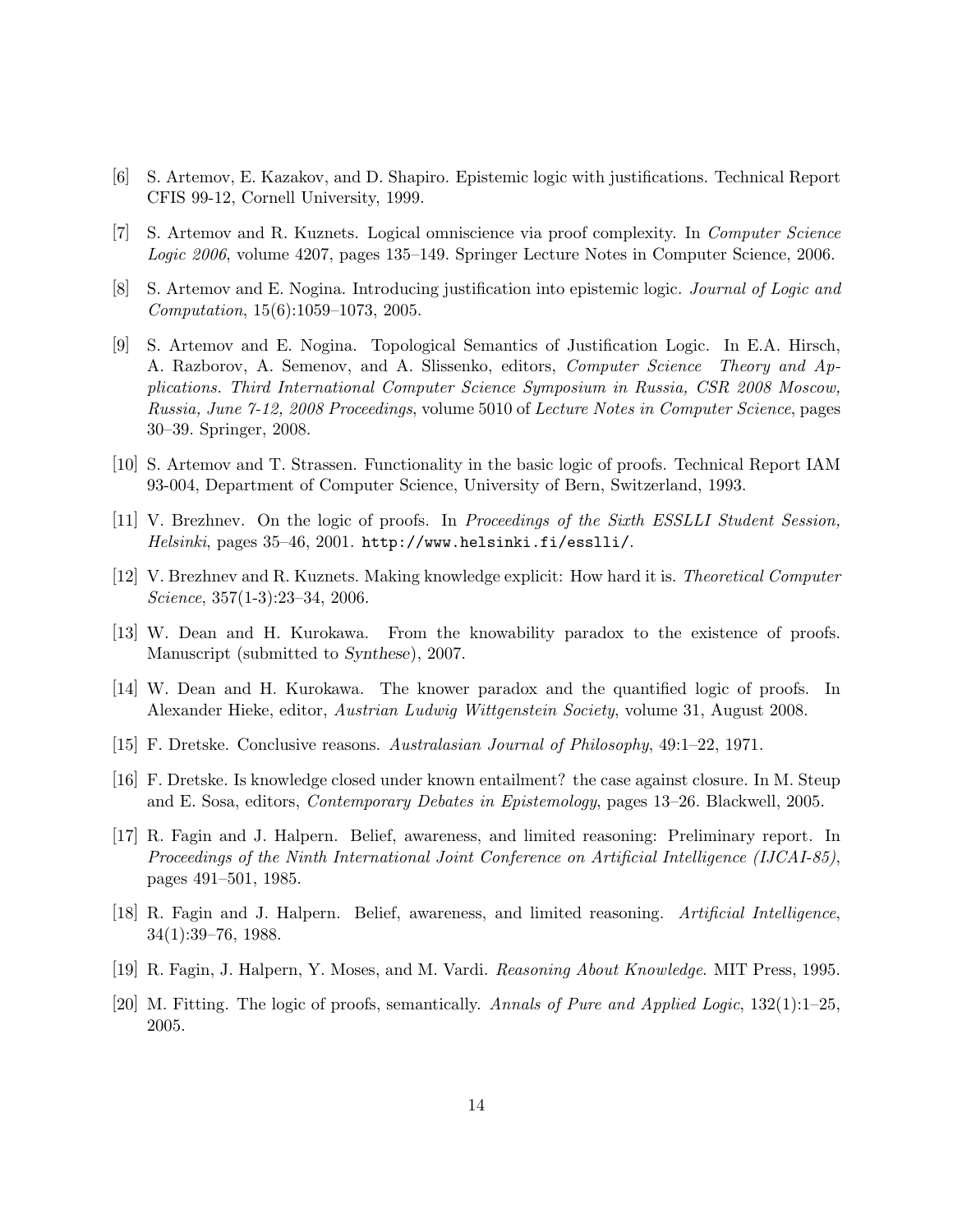- [21] M. Fitting. A quantified logic of evidence. *Annals of Pure and Applied Logic*, 152(1–3):67–83, March 2008.
- [22] E. Gettier. Is Justified True Belief Knowledge? *Analysis*, 23:121–123, 1963.
- [23] K. Gödel. Vortrag bei Zilsel/Lecture at Zilsel's (\*1938a). In Solomon Feferman, John W. Dawson, Jr., Warren Goldfarb, Charles Parsons, and Robert M. Solovay, editors, *Unpublished essays and lectures*, volume III of *Kurt G¨odel Collected Works*, pages 86–113. Oxford University Press, 1995.
- [24] A. Goldman. A causal theory of knowing. *The Journal of Philosophy*, 64:335–372, 1967.
- [25] E. Goris. Feasible operations on proofs: The Logic of Proofs for bounded arithmetic. *Theory of Computing Systems*, 43(2):185–203, August 2008. Published online in October 2007.
- [26] V.F. Hendricks. Active Agents. *Journal of Logic, Language and Information*, 12(4):469–495, 2003.
- [27] V.F. Hendricks. *Mainstream and Formal Epistemology*. New York: Cambridge University Press, 2005.
- [28] J. Hintikka. *Knowledge and Belief*. Cornell University Press, Ithaca, 1962.
- [29] J. Hintikka. Impossible possible worlds vindicated. *Journal of Philosophical Logic*, 4:475–484, 1975.
- [30] S. Kleene. On the interpretation of intuitionistic number theory. *The Journal of Symbolic Logic*, 10(4):109–124, 1945.
- [31] N.V. Krupski. On the complexity of the reflected logic of proofs. *Theoretical Computer Science*, 357(1):136–142, 2006.
- [32] V.N. Krupski. The single-conclusion proof logic and inference rules specification. *Annals of Pure and Applied Logic*, 113(1-3):181–206, 2001.
- [33] V.N. Krupski. Referential logic of proofs. *Theoretical Computer Science*, 357(1):143–166, 2006.
- [34] R. Kuznets. On the complexity of explicit modal logics. In *Computer Science Logic 2000*, volume 1862 of *Lecture Notes in Computer Science*, pages 371–383. Springer-Verlag, 2000.
- [35] R. Kuznets. *Complexity Issues in Justification Logic*. PhD thesis, CUNY Graduate Center, 2008. http://kuznets.googlepages.com/PhD.pdf.
- [36] K. Lehrer and T. Paxson. Knowledge: undefeated justified true belief. *The Journal of Philosophy*, 66:1–22, 1969.
- [37] S. Luper. The epistemic closure principle. Stanford Encyclopedia of Philosophy, 2005.